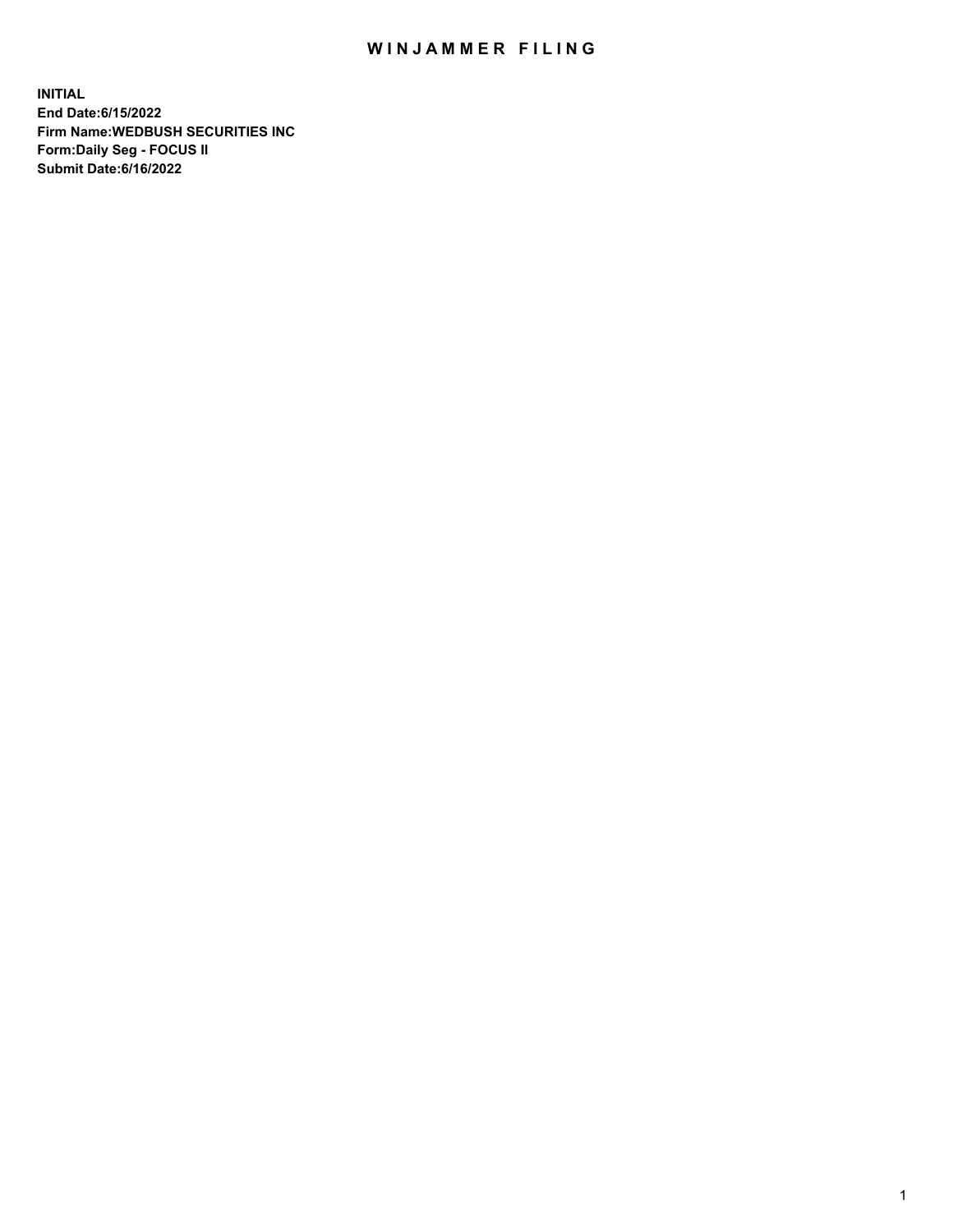**INITIAL End Date:6/15/2022 Firm Name:WEDBUSH SECURITIES INC Form:Daily Seg - FOCUS II Submit Date:6/16/2022 Daily Segregation - Cover Page**

| Name of Company                                                                                                                                                                                                                                                                                        | <b>WEDBUSH SECURITIES INC</b>                        |  |
|--------------------------------------------------------------------------------------------------------------------------------------------------------------------------------------------------------------------------------------------------------------------------------------------------------|------------------------------------------------------|--|
| <b>Contact Name</b>                                                                                                                                                                                                                                                                                    | <b>Kevin Wirth</b>                                   |  |
| <b>Contact Phone Number</b>                                                                                                                                                                                                                                                                            | 312-784-0475                                         |  |
| <b>Contact Email Address</b>                                                                                                                                                                                                                                                                           | kevin.wirth@wedbush.com                              |  |
| FCM's Customer Segregated Funds Residual Interest Target (choose one):<br>a. Minimum dollar amount: ; or<br>b. Minimum percentage of customer segregated funds required:% ; or<br>c. Dollar amount range between: and; or<br>d. Percentage range of customer segregated funds required between:% and%. | 19,000,000<br><u>0</u><br>00<br>0 <sub>0</sub>       |  |
| FCM's Customer Secured Amount Funds Residual Interest Target (choose one):<br>a. Minimum dollar amount: ; or<br>b. Minimum percentage of customer secured funds required:%; or<br>c. Dollar amount range between: and; or<br>d. Percentage range of customer secured funds required between: % and %.  | 1,000,000<br><u>0</u><br><u>00</u><br>0 <sub>0</sub> |  |
| FCM's Cleared Swaps Customer Collateral Residual Interest Target (choose one):<br>a. Minimum dollar amount: ; or<br>b. Minimum percentage of cleared swaps customer collateral required:%; or<br>c. Dollar amount range between: and; or                                                               | $\frac{0}{0}$<br>0 <sub>0</sub>                      |  |

d. Percentage range of cleared swaps customer collateral required between:% and%. **0 0**

Attach supporting documents CH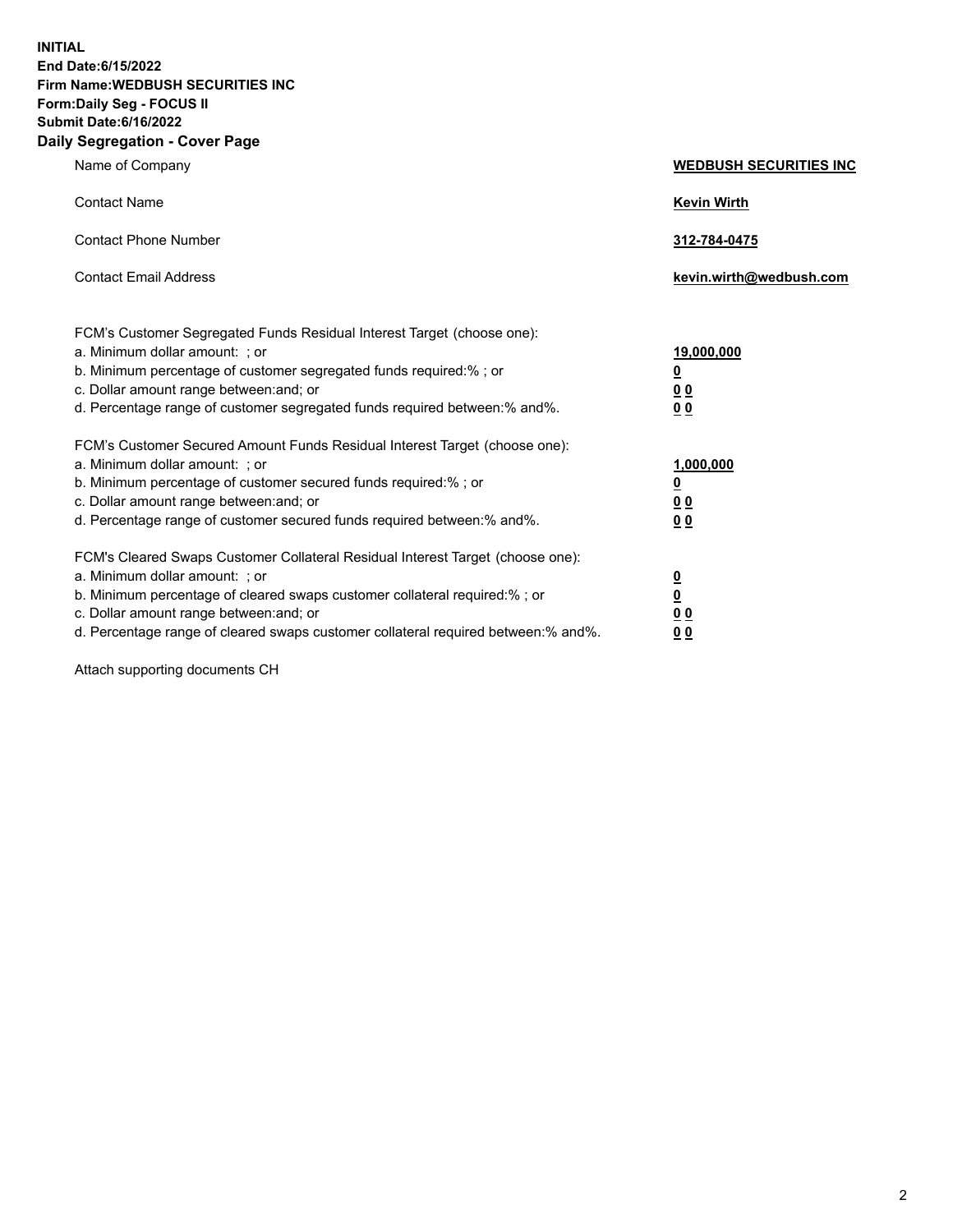**INITIAL End Date:6/15/2022 Firm Name:WEDBUSH SECURITIES INC Form:Daily Seg - FOCUS II Submit Date:6/16/2022 Daily Segregation - Secured Amounts**

|     | Dany Ocgregation - Occarea Anioante                                                         |                                    |
|-----|---------------------------------------------------------------------------------------------|------------------------------------|
|     | Foreign Futures and Foreign Options Secured Amounts                                         |                                    |
|     | Amount required to be set aside pursuant to law, rule or regulation of a foreign            | $0$ [7305]                         |
|     | government or a rule of a self-regulatory organization authorized thereunder                |                                    |
| 1.  | Net ledger balance - Foreign Futures and Foreign Option Trading - All Customers             |                                    |
|     | A. Cash                                                                                     | 40,814,802 [7315]                  |
|     | B. Securities (at market)                                                                   | $0$ [7317]                         |
| 2.  | Net unrealized profit (loss) in open futures contracts traded on a foreign board of trade   | 1,514,842 [7325]                   |
| 3.  | Exchange traded options                                                                     |                                    |
|     | a. Market value of open option contracts purchased on a foreign board of trade              | $0$ [7335]                         |
|     | b. Market value of open contracts granted (sold) on a foreign board of trade                | <b>-25,340</b> [7337]              |
| 4.  | Net equity (deficit) (add lines 1. 2. and 3.)                                               | 42,304,304 [7345]                  |
| 5.  | Account liquidating to a deficit and account with a debit balances - gross amount           | 6,473 [7351]                       |
|     | Less: amount offset by customer owned securities                                            | 0 [7352] 6,473 [7354]              |
| 6.  | Amount required to be set aside as the secured amount - Net Liquidating Equity              | 42,310,777 [7355]                  |
|     | Method (add lines 4 and 5)                                                                  |                                    |
| 7.  | Greater of amount required to be set aside pursuant to foreign jurisdiction (above) or line | 42,310,777 [7360]                  |
|     | 6.                                                                                          |                                    |
|     | FUNDS DEPOSITED IN SEPARATE REGULATION 30.7 ACCOUNTS                                        |                                    |
| 1.  | Cash in banks                                                                               |                                    |
|     | A. Banks located in the United States                                                       | 15,014,012 [7500]                  |
|     | B. Other banks qualified under Regulation 30.7                                              | 2,536,694 [7520] 17,550,706 [7530] |
| 2.  | Securities                                                                                  |                                    |
|     | A. In safekeeping with banks located in the United States                                   | $0$ [7540]                         |
|     | B. In safekeeping with other banks qualified under Regulation 30.7                          | 0 [7560] 0 [7570]                  |
| 3.  | Equities with registered futures commission merchants                                       |                                    |
|     | A. Cash                                                                                     | 21,234,359 [7580]                  |
|     | <b>B.</b> Securities                                                                        | $0$ [7590]                         |
|     | C. Unrealized gain (loss) on open futures contracts                                         | $0$ [7600]                         |
|     | D. Value of long option contracts                                                           | $0$ [7610]                         |
|     | E. Value of short option contracts                                                          | 0 [7615] 21,234,359 [7620]         |
| 4.  | Amounts held by clearing organizations of foreign boards of trade                           |                                    |
|     | A. Cash                                                                                     | 8,014,425 [7640]                   |
|     | <b>B.</b> Securities                                                                        | $0$ [7650]                         |
|     | C. Amount due to (from) clearing organization - daily variation                             | $0$ [7660]                         |
|     | D. Value of long option contracts                                                           | $0$ [7670]                         |
|     | E. Value of short option contracts                                                          | 0 [7675] 8,014,425 [7680]          |
| 5.  | Amounts held by members of foreign boards of trade                                          |                                    |
|     | A. Cash                                                                                     | 311,137 [7700]                     |
|     | <b>B.</b> Securities                                                                        | $0$ [7710]                         |
|     | C. Unrealized gain (loss) on open futures contracts                                         | $0$ [7720]                         |
|     | D. Value of long option contracts                                                           | $0$ [7730]                         |
|     | E. Value of short option contracts                                                          | -25,340 [7735] 285,797 [7740]      |
| 6.  | Amounts with other depositories designated by a foreign board of trade                      | 0 [7760]                           |
| 7.  | Segregated funds on hand                                                                    | $0$ [7765]                         |
| 8.  | Total funds in separate section 30.7 accounts                                               | 47,085,287 [7770]                  |
| 9.  | Excess (deficiency) Set Aside for Secured Amount (subtract line 7 Secured Statement         | 4,774,510 [7380]                   |
|     | Page 1 from Line 8)                                                                         |                                    |
| 10. | Management Target Amount for Excess funds in separate section 30.7 accounts                 | 1,000,000 [7780]                   |
| 11. | Excess (deficiency) funds in separate 30.7 accounts over (under) Management Target          | 3,774,510 [7785]                   |
|     |                                                                                             |                                    |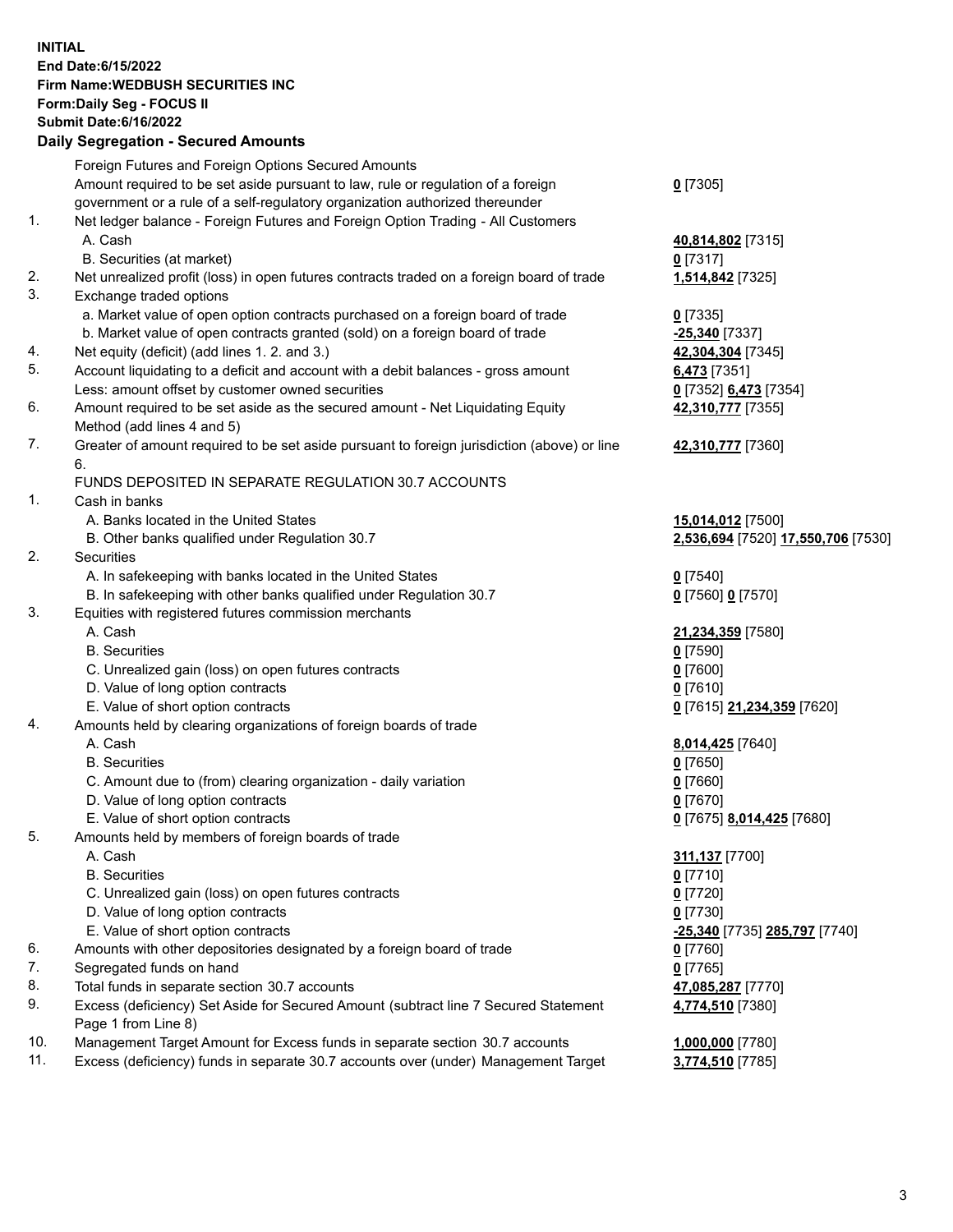|            | <b>INITIAL</b><br>End Date: 6/15/2022                                                                                               |                                               |
|------------|-------------------------------------------------------------------------------------------------------------------------------------|-----------------------------------------------|
|            | Firm Name: WEDBUSH SECURITIES INC                                                                                                   |                                               |
|            | Form: Daily Seg - FOCUS II                                                                                                          |                                               |
|            | <b>Submit Date:6/16/2022</b>                                                                                                        |                                               |
|            | Daily Segregation - Segregation Statement                                                                                           |                                               |
|            |                                                                                                                                     |                                               |
|            | SEGREGATION REQUIREMENTS(Section 4d(2) of the CEAct)                                                                                |                                               |
| 1.         | Net ledger balance<br>A. Cash                                                                                                       |                                               |
|            |                                                                                                                                     | 1,330,820,037 [7010]                          |
| 2.         | B. Securities (at market)                                                                                                           | 197,936,580 [7020]<br>1,318,910,807 [7030]    |
| 3.         | Net unrealized profit (loss) in open futures contracts traded on a contract market<br>Exchange traded options                       |                                               |
|            | A. Add market value of open option contracts purchased on a contract market                                                         |                                               |
|            | B. Deduct market value of open option contracts granted (sold) on a contract market                                                 | 7,179,590,592 [7032]<br>-5,023,077,771 [7033] |
| 4.         | Net equity (deficit) (add lines 1, 2 and 3)                                                                                         | 5,004,180,245 [7040]                          |
| 5.         | Accounts liquidating to a deficit and accounts with                                                                                 |                                               |
|            | debit balances - gross amount                                                                                                       | 9,742,161 [7045]                              |
|            | Less: amount offset by customer securities                                                                                          | -9,314,185 [7047] 427,976 [7050]              |
| 6.         | Amount required to be segregated (add lines 4 and 5)                                                                                | 5,004,608,221 [7060]                          |
|            | <b>FUNDS IN SEGREGATED ACCOUNTS</b>                                                                                                 |                                               |
| 7.         | Deposited in segregated funds bank accounts                                                                                         |                                               |
|            | A. Cash                                                                                                                             | 947,244,028 [7070]                            |
|            | B. Securities representing investments of customers' funds (at market)                                                              | $0$ [7080]                                    |
|            | C. Securities held for particular customers or option customers in lieu of cash (at                                                 | 479,446 [7090]                                |
|            | market)                                                                                                                             |                                               |
| 8.         | Margins on deposit with derivatives clearing organizations of contract markets                                                      |                                               |
|            | A. Cash                                                                                                                             | 887,488,778 [7100]                            |
|            | B. Securities representing investments of customers' funds (at market)                                                              | 747,968,230 [7110]                            |
|            | C. Securities held for particular customers or option customers in lieu of cash (at                                                 | 193,666,326 [7120]                            |
|            | market)                                                                                                                             |                                               |
| 9.         | Net settlement from (to) derivatives clearing organizations of contract markets                                                     | 111,052,904 [7130]                            |
| 10.        | Exchange traded options                                                                                                             |                                               |
|            | A. Value of open long option contracts                                                                                              | 7,179,590,592 [7132]                          |
|            | B. Value of open short option contracts                                                                                             | <u>-5,023,077,771</u> [7133]                  |
| 11.        | Net equities with other FCMs                                                                                                        |                                               |
|            | A. Net liquidating equity                                                                                                           | $0$ [7140]                                    |
|            | B. Securities representing investments of customers' funds (at market)                                                              | <u>0</u> [7160]                               |
|            | C. Securities held for particular customers or option customers in lieu of cash (at                                                 | $0$ [7170]                                    |
|            | market)                                                                                                                             |                                               |
| 12.        | Segregated funds on hand                                                                                                            | 3,790,808 [7150]                              |
| 13.<br>14. | Total amount in segregation (add lines 7 through 12)                                                                                | 5,048,203,341 [7180]                          |
| 15.        | Excess (deficiency) funds in segregation (subtract line 6 from line 13)<br>Management Target Amount for Excess funds in segregation | 43,595,120 [7190]<br>19,000,000 [7194]        |
| 16.        | Excess (deficiency) funds in segregation over (under) Management Target Amount                                                      | 24,595,120 [7198]                             |
|            |                                                                                                                                     |                                               |

Excess